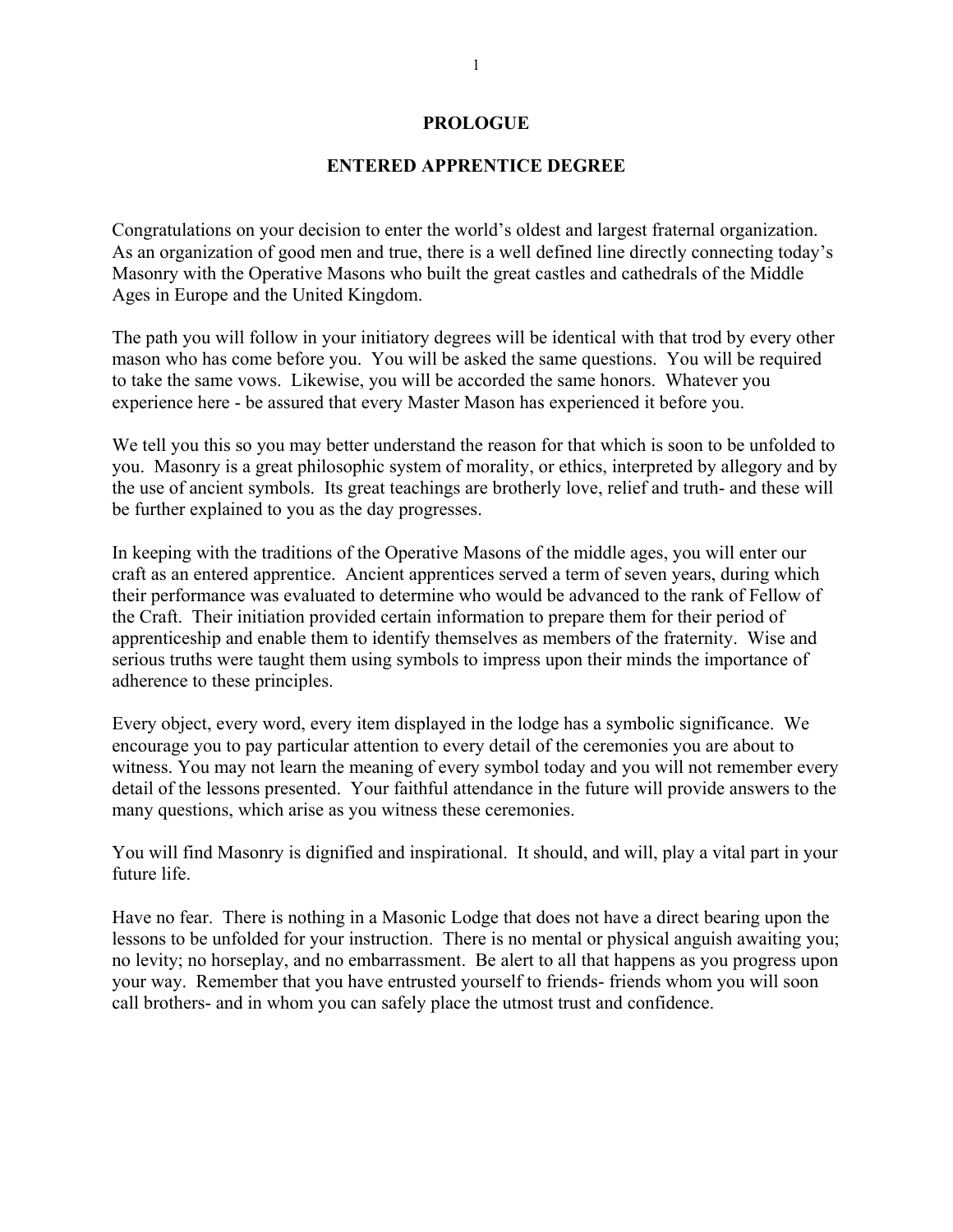### **PROLOGUE**

## **FELLOW CRAFT DEGREE**

During his seven-year apprenticeship, the new Mason generally lived with his Master and was really a bondservant with many duties, few rights, and little freedom. He could not attend meetings of Fellow Crafts, worked long hard hours as a bearer of burdens. At the end of his apprenticeship he was examined in Lodge. If his record was good, if he could prove his proficiency under test, and the members voted in his favor, he was made a full member of the Craft, with the same duties, rights, and privileges as all others. He was then called a "Fellow Craft Mason".

For our ancient operative brethren, membership in the Lodge was far more than just a requirement of their occupation. It was the center of their social life, their security in old age, the livelihood, and the source of their education. It was during their "passing" to the rank and degree of Fellow Craft that their education began.

In this degree you will hear the Middle Chamber Lecture. It represents the beginning of a Fellow Craft's education. We owe the form of this lecture to a man named William Preston, who lived in England during the early days of Speculative Masonry. Preston did not like that the lectures followed no ritualistic pattern, but could assume whatever form the Master desired. He set about to write a formal lecture for each degree. After working on these lectures for many years, he succeeded in having them adopted by the Grand Lodge of England.

Preston believed one of Masonry's principal duties was to actually bring light to a candidate by educating him. He believed knowledge was the universal solvent for the problems of the world. In his time there were few opportunities for the average man to acquire formal education. And so, according to some Masonic authorities, Preston conceived the idea of condensing in the Fellow Craft Lecture as many of the elements of a formal education as possible. Thus, the new Fellow Craft received his first exposure to architecture, astronomy, and the seven liberal arts and sciences. The original lecture delved into these areas in great detail. In so doing, the lecture gave the average Masonic candidate of Preston's era an insight into certain knowledge he might never have received otherwise.

As you progress through the three degrees, remember they are emblematic of the stages of ones life. The Entered Apprentice Degree represents youth, and the attainment of knowledge. The Fellow Craft Degree represents manhood, and the application of what has been learned in youth. A firm foundation on the principles taught in this degree will qualify you to advance to the last and highest grade of ancient craft Masonry- the Sublime Degree of a Master Mason.